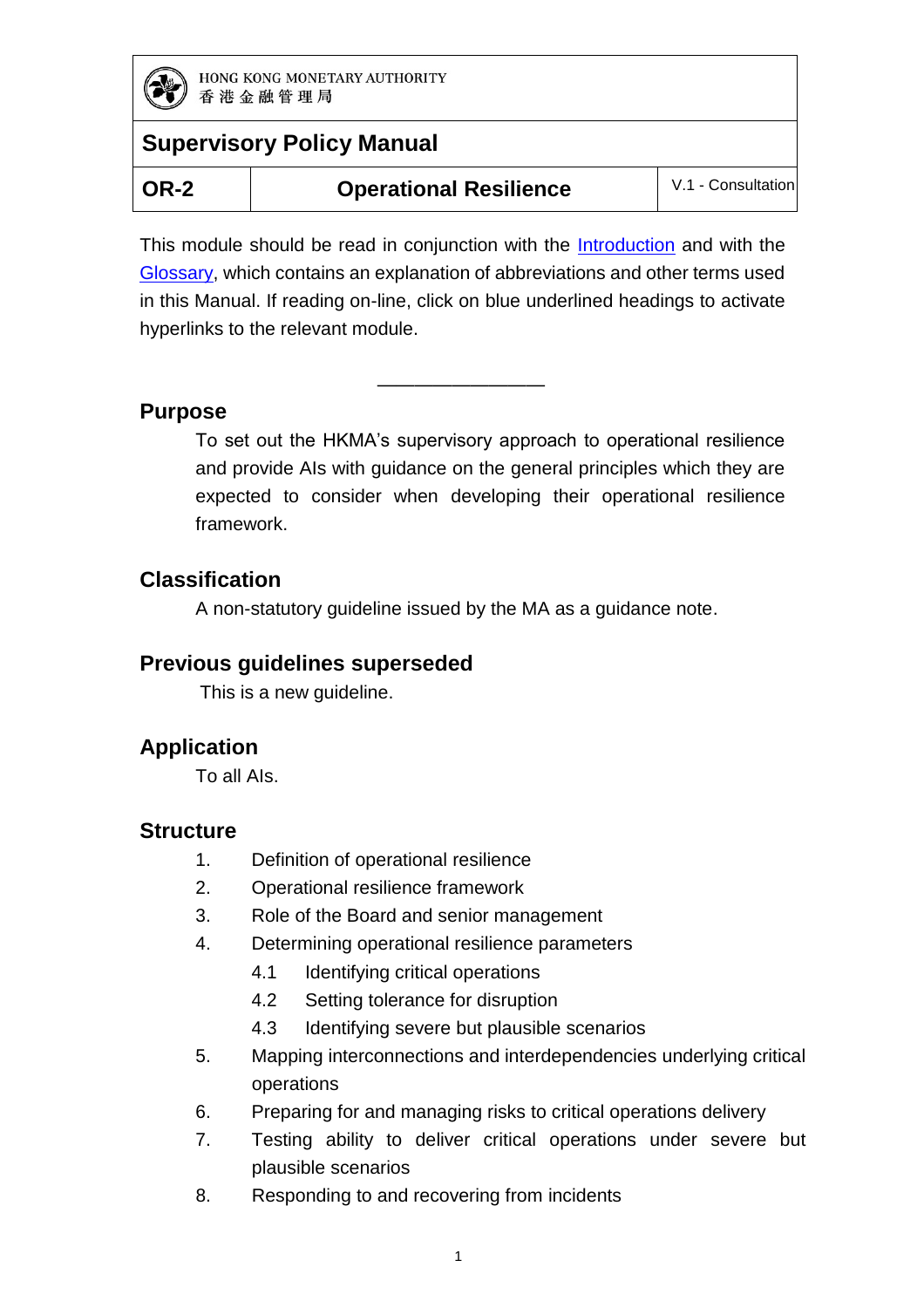

# **Supervisory Policy Manual**

| <b>OR-2</b> | <b>Operational Resilience</b> | V.1 - Consultation |
|-------------|-------------------------------|--------------------|
|             |                               |                    |

- 9. Implementation of operational resilience requirements
	- 9.1 Application
	- 9.2 Timeline for implementation
	- 9.3 Supervisory approach

### **1. Definition of operational resilience**

- 1.1 Operational disruptions (including those due to pandemics, cyber incidents, technology failures and natural disasters) can affect the viability of individual financial institutions, and in turn, the stability of the wider financial system. This underscores the significance of operational resilience as a supervisory focus and has motivated many regulators around the world and standard setting bodies to issue guidance that aims to improve the operational resilience of financial institutions.
- 1.2 The Principles for Operational Resilience (POR) issued by the Basel Committee on Banking Supervision (BCBS) in March 2021 defines operational resilience as the ability of a bank to deliver critical operations through disruption. This ability enables a bank to identify and protect itself from threats and potential failures, respond and adapt to, as well as recover and learn from disruptive events in order to minimise their impact on the delivery of critical operations through disruption.
- 1.3 The HKMA expects all AIs in Hong Kong to be operationally resilient. The HKMA will consider an AI to be operationally resilient if it is able to satisfy the following requirements:
	- Identify and mitigate risks that may threaten delivery of critical operations. In relation to an AI, **"critical operations"** refers to: (i) activities, processes and services performed by the AI, as well as (ii) the supporting assets (including people, technology, information and facilities) necessary for the delivery of such activities and services, which if disrupted, could pose material risks to the viability of the AI itself or impact the AI's role within the Hong Kong financial system<sup>1</sup>.

<sup>-</sup><sup>1</sup> These should include any "critical financial functions", as defined in the Code of Practice "CI-1 Resolution Planning – [Core Information Requirements",](https://www.hkma.gov.hk/media/eng/doc/key-functions/banking-stability/resolutions/CI-1_Resolution_Planning_Core_Information_Requirements.pdf) that may be performed by the AI.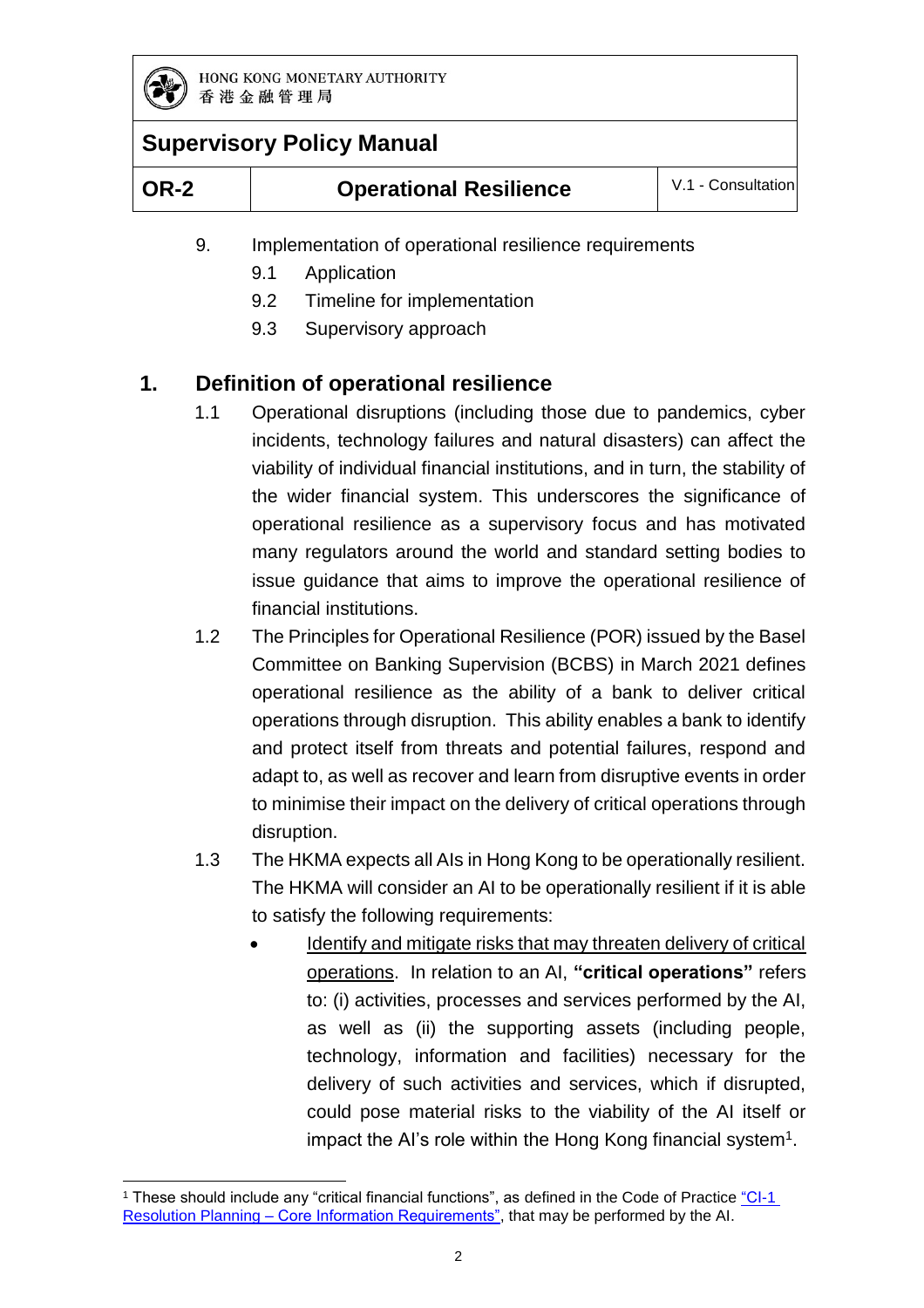

**OR-2 Operational Resilience** V.1 - Consultation

- Continue to deliver critical operations when disruptions occur, including under severe but plausible scenarios. For this purpose, disruptions to an AI's critical operations must not exceed its **"tolerance for disruption"**, which is defined as the maximum level of disruption to a critical operation that an AI can accept, and is in practice the point after which further disruption would pose risks to the viability of the AI or impact its role within the Hong Kong financial system. **"Severe but plausible scenarios"** refers to situations that would result in significant disruptions, and while unlikely to occur, remain probable.
- Resume normal operations in a timely manner after disruptions occur; and
- Absorb learnings from disruptions or near-misses to continually improve its ability to prevent, adapt to and recover from risks and disruptions to critical operations delivery.

# **2. Operational resilience framework**

- 2.1 An AI should develop an operational resilience framework which enables it to satisfy the requirements detailed in Section 1.3.
- 2.2 Given the importance of operational resilience for an AI to operate smoothly and remain viable under extreme scenarios, an AI's Board of Directors (Board) and senior management are expected to actively participate in establishing, implementing and overseeing the operational resilience framework.
- 2.3 At a minimum, an AI should include the following components within its operational resilience framework. Further guidance on how AIs may approach each of these components is provided in the subsequent sections of this module.
	- Mechanism for determining the operational resilience parameters, namely critical operations, tolerance for disruption and severe but plausible scenarios. (Section 4)
	- Mapping exercises which enable an AI to develop a detailed understanding of the interconnections and interdependencies that underlie critical operations delivery, and in turn, identify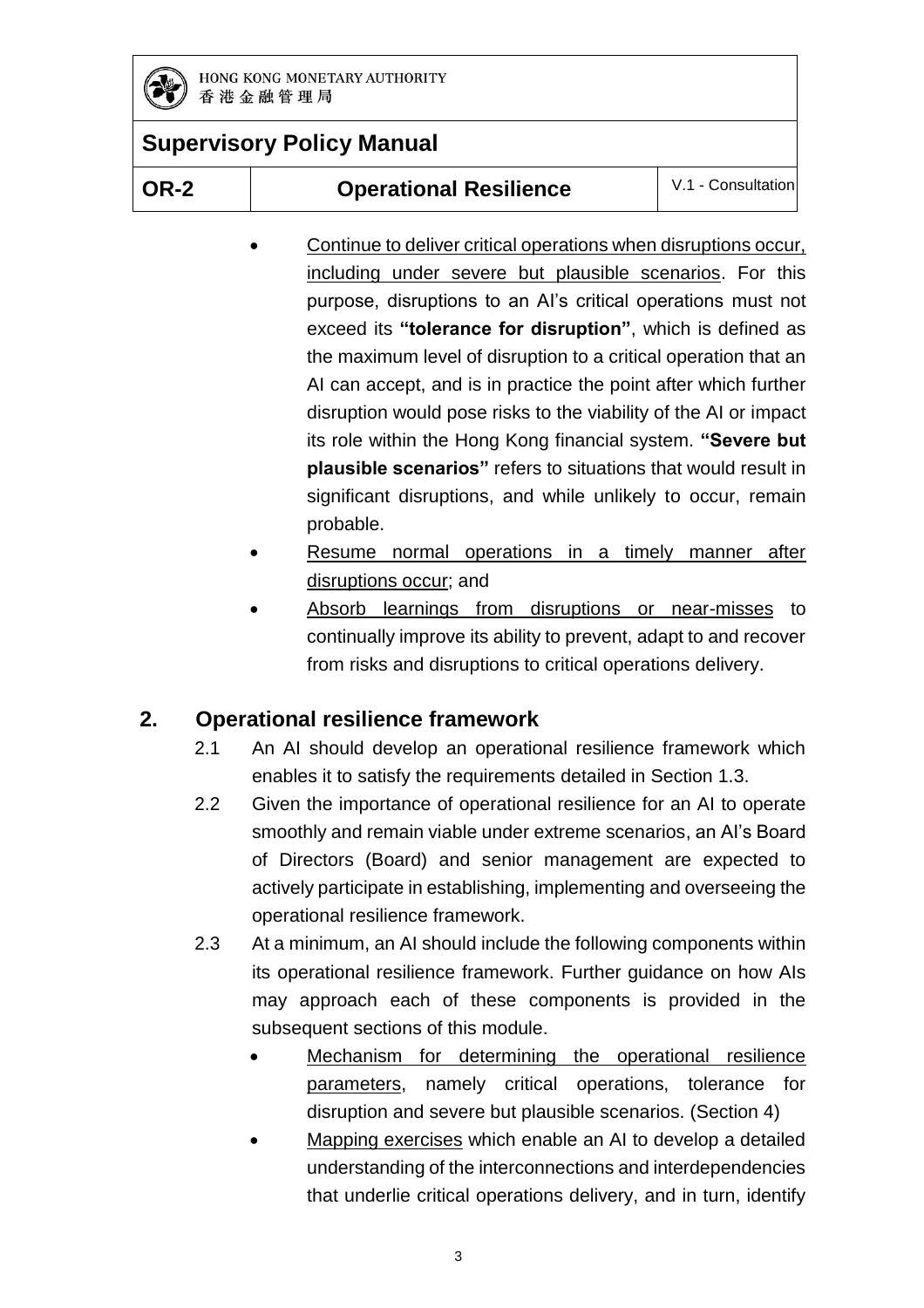

| <b>OR-2</b> | <b>Operational Resilience</b> | V.1 - Consultation |
|-------------|-------------------------------|--------------------|
|-------------|-------------------------------|--------------------|

what risks or events may affect or disrupt critical operations delivery. (Section 5)

- Risk management policies and frameworks that help an AI prepare for and manage the various risks to critical operations delivery in an integrated and holistic way. (Section 6)
- Scenario testing which enables an AI to regularly assess whether it is able to continue delivering critical operations through disruption, including under severe but plausible scenarios. (Section 7)
- An incident management programme which allows an AI to effectively respond to and manage disruptions to critical operations delivery. (Section 8)
- 2.4 An AI may determine the most appropriate approach to developing its operational resilience framework, taking into account its particular circumstances. AIs may refer to Diagram 1 for an illustration of how the different components can be brought together to create a holistic operational resilience framework. It is important to note that developing operational resilience is an iterative process. The process will not always be linear. An AI should actively apply learnings from its implementation of the framework and the management of actual incidents to continually improve on the effectiveness of the framework.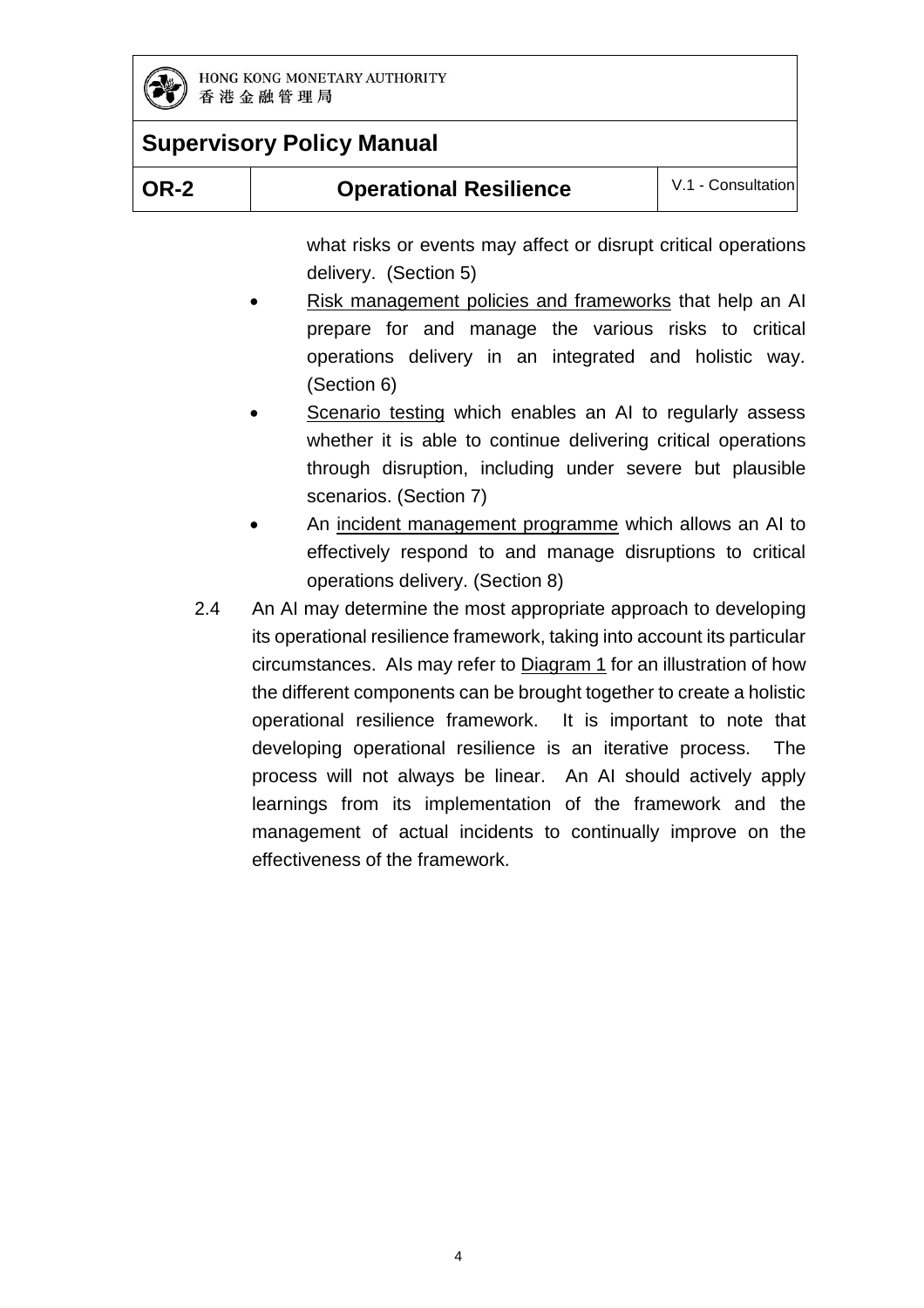

# **Supervisory Policy Manual**

**OR-2 Operational Resilience** V.1 - Consultation

### **Diagram 1: Step-by-step approach to developing a holistic operational resilience framework**



### **3. Role of the Board and senior management**

- 3.1 The Board should be ultimately responsible for approving an AI's operational resilience framework and for overseeing its implementation. When formulating the framework, the Board should take into consideration the AI's risk appetite. For overseas incorporated AIs, this role should rest with the management team at the head office or the regional headquarters overseeing the Hong Kong operations of the AI.
- 3.2 Senior management should implement the operational resilience framework and ensure that sufficient resources (including financial, technological and otherwise) are allocated to this purpose. To facilitate the Board's oversight, senior management should provide regular and timely reports to the Board on the ongoing operational resilience of the AI's business units, particularly when significant deficiencies could affect the delivery of the AI's critical operations.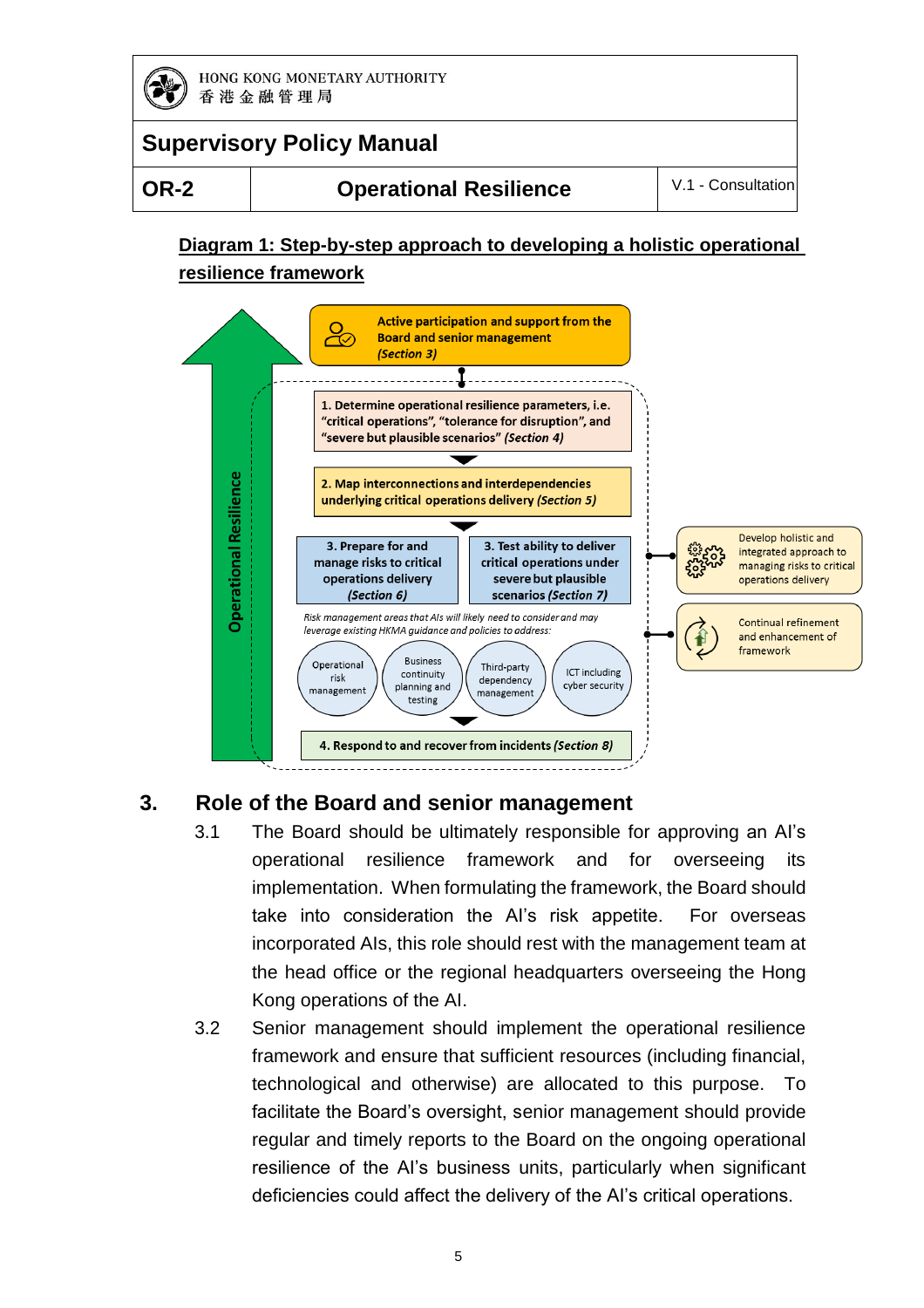

| V.1 - Consultation<br><b>Operational Resilience</b><br>OR-2 |
|-------------------------------------------------------------|
|-------------------------------------------------------------|

- 3.3 The Board and senior management should actively participate in the setting and review of an AI's operational resilience parameters. Specifically:
	- The Board should approve and regularly review: (i) the criteria for determining an AI's critical operations; and (ii) the actual list of critical operations. The reviews should be conducted no less than annually or when major operational changes occur.
	- The Board is responsible for setting the tolerance for disruption. Assisted by senior management, it should also review the tolerance for disruption at least on an annual basis or when major operational changes occur.
	- Senior management should identify and the Board should approve the severe but plausible scenarios which will be used to review whether an AI is operationally resilient. Both the Board and senior management should regularly review the continued relevance of the scenarios identified.
- 3.4 The Board bears ultimate responsibility for ensuring that an AI remains operationally resilient. This would require the Board to take appropriate action to address any deficiencies identified in an AI's ability to remain within its tolerance for disruption. In the event that there is more than one source of deficiency, the Board should suitably prioritise the remedial actions. As a general principle, the Board should place its focus on making improvements to those areas that would result in larger disruptions, higher risks or are facing more significant deficiencies. For instance, an AI should prioritise a critical operation that would more sooner breach its tolerance for disruption over one that is less time sensitive, or a critical operation that is further away from remaining within its tolerance for disruption over one that is largely within its tolerance for disruption.
- 3.5 The Board and senior management should regularly review the suitability and effectiveness of the AI's operational resilience framework. These reviews are particularly important following operational changes and during the transitory period after an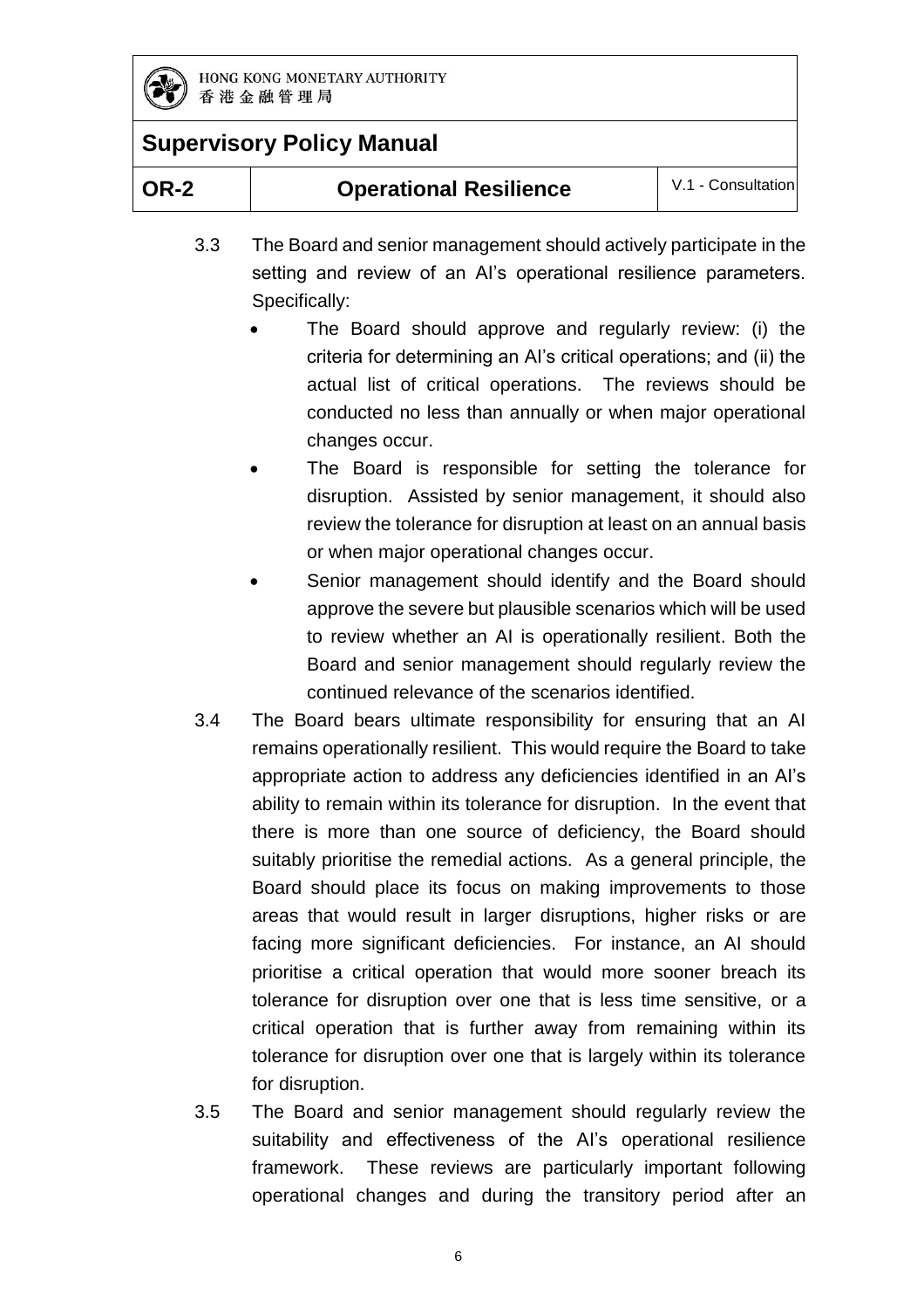

# **OR-2 Operational Resilience** V.1 - Consultation

operational change comes into effect.

3.6 The Board should play an active role in establishing a broad understanding of the AI's operational resilience framework. It should clearly communicate the objectives of the framework to all relevant parties, including staff, intragroup entities and third parties. Regular training on the AI's operational resilience framework should be provided to these parties to reinforce their understanding.

### **4. Determining operational resilience parameters**

### 4.1 **Identifying critical operations**

- 4.1.1 As a first step to developing a sound operational resilience framework, an AI should identify its critical operations. The number of critical operations identified should be commensurate with the size, nature and complexity of the AI's operations.
- 4.1.2 When identifying its critical operations, an AI should take into consideration a set of defined criteria. These criteria should allow an AI to critically assess whether an operation, if disrupted, would affect:
	- (a) The AI's viability. Possible factors to consider include the impact on customers and personnel, and financial, reputational, legal and regulatory implications.
	- (b) The AI's role in the Hong Kong financial system. Possible factors to consider include how disruptions may affect specific market roles played by the AI (e.g. note issuance or clearing) as well as relationships with counterparties in the interbank market.

For the avoidance of doubt, while the set of criteria defined by AIs for identifying critical operations should encompass elements of both (a) and (b) above, a given operation need not impact both (a) and (b) in order for it to be classified as a critical operation.

4.1.3 In the process of identifying its critical operations, an AI may, where appropriate, leverage on relevant concepts covered within its recovery and resolution plans.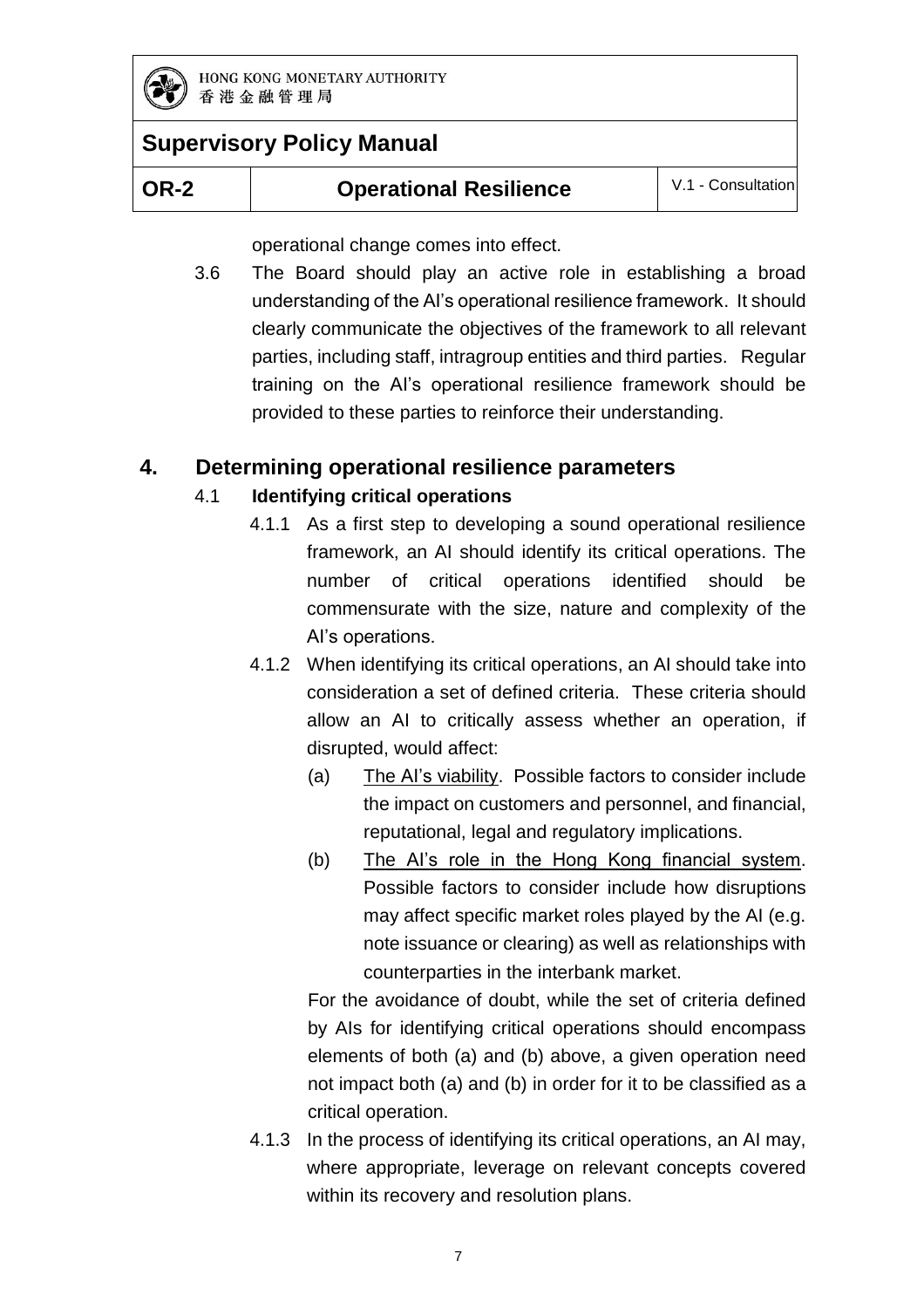

# **Supervisory Policy Manual**

#### **OR-2 Operational Resilience** V.1 - Consultation

#### 4.2 **Setting tolerance for disruption**

- 4.2.1 A tolerance for disruption should be set for each critical operation. It should include at least a time-based metric, but may also include a combination of other quantitative (e.g. volume or value of transactions) and qualitative metrics (e.g. reputational or legal implications).
- 4.2.2 In setting the tolerance for disruption, consideration should be given to an AI's operational capabilities given a broad range of severe but plausible scenarios that would affect its critical operations. AIs should be aware that their operational capabilities may vary during different business cycles or as a result of seasonal factors. For instance, during the periods of time when more initial public offerings are launched, an AI's trading systems are more likely to come under stress, which could weaken the AI's ability to respond under severe but plausible scenarios.

#### 4.3 **Identifying severe but plausible scenarios**

- 4.3.1 AIs should identify a range of scenarios of different nature, severity and duration relevant to its business and risk profile. Examples of scenarios that AIs may consider include, but are not limited to, pandemics, natural disasters, and failures or disruptions at a third party or within the third party's supply chain.
- 4.3.2 When identifying the scenarios, AIs should make reference to previous incidents or near misses within the institution or across financial sectors, as well as in other sectors or jurisdictions, or any situations that could result in significant disruptions given the changing operational landscape.

### **5. Mapping interconnections and interdependencies underlying critical operations**

5.1 The appropriate functions within an AI should identify and document: (i) the people, processes, technology, information, facilities; and (ii) the interconnections and interdependencies among these factors that are necessary for the AI to deliver its critical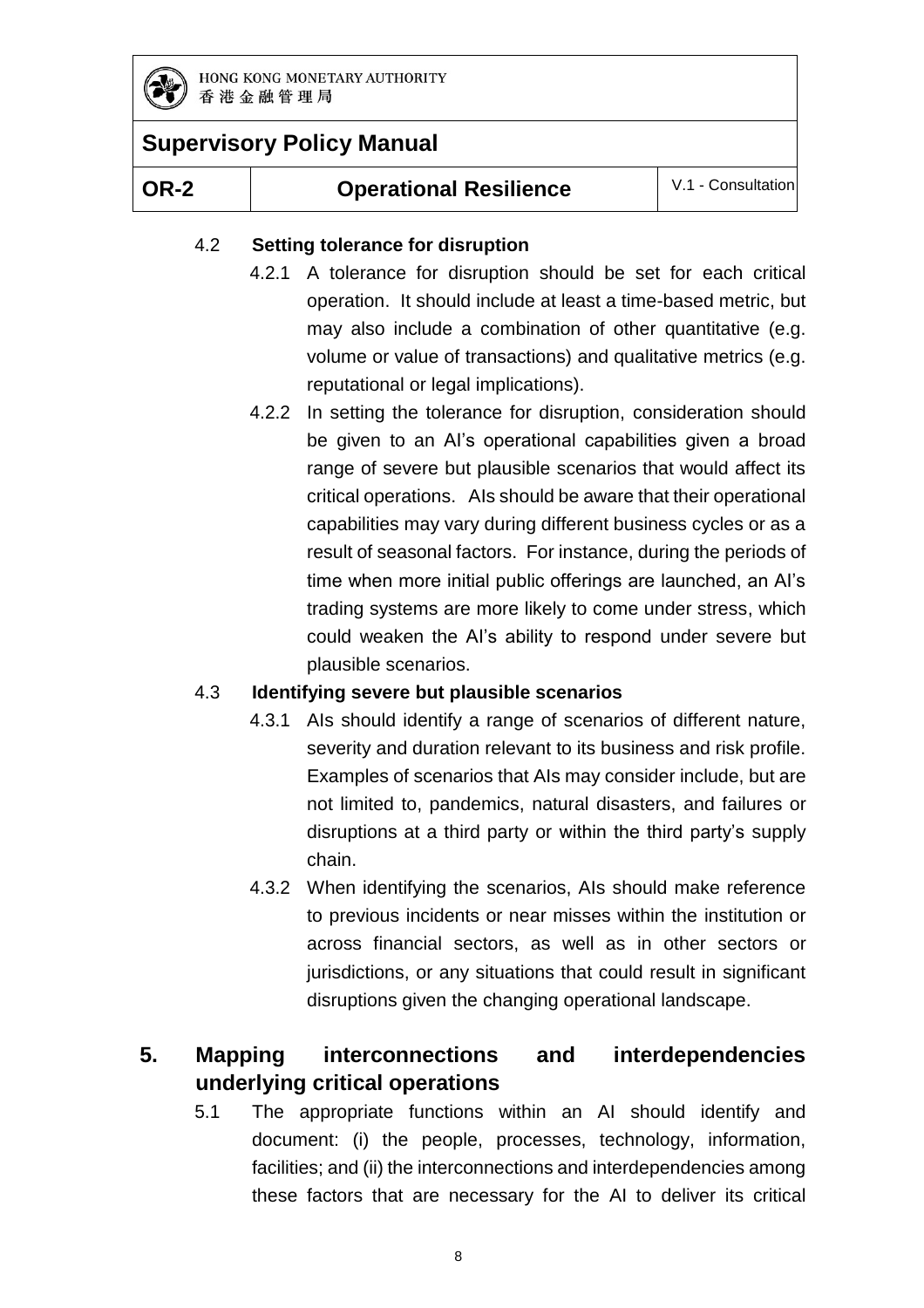

| <b>OR-2</b> | <b>Operational Resilience</b> | V.1 - Consultation |
|-------------|-------------------------------|--------------------|
|             |                               |                    |

operations. When considering (ii), an AI should also include those interconnections and interdependencies that depend on third parties and intragroup arrangements.

- 5.2 The approach and level of granularity of mapping should be sufficient to enable the AI to identify vulnerabilities and facilitate the testing of the AI's ability to deliver critical operations through disruptions. AIs should also consider whether the approach adopted for mapping under its operational resilience framework is appropriately harmonised with that adopted for recovery and resolution planning purposes.
- 5.3 The mapping documentation should be prepared in a way that is proportionate to the AI's size, scale and complexity. It should also be usable by all relevant parties in the event of disruptions.
- 5.4 AIs are expected to update their mapping documentation on a regular basis, but no less than annually or following any material changes to their operations.

# **6. Preparing for and managing risks to critical operations delivery**

- 6.1 AIs should be prepared to manage all risks with potential to affect critical operations delivery. As a given critical operation may face a number of risks, AIs should leverage different risk management frameworks, as appropriate, to offer holistic and comprehensive support to the critical operation.
- 6.2 The HKMA expects that AIs should, at a minimum, take into consideration the following risk management components with respect to operational resilience:-
	- Operational risk management: As operational risk management focuses on preventing and minimising operational losses, it contributes to an AI's efforts to maintain operational resilience. Operational risk management should therefore be considered as a crucial element of an effective operational resilience framework.
	- Business continuity planning and testing: Business continuity planning and testing supports an AI's ability to prepare for and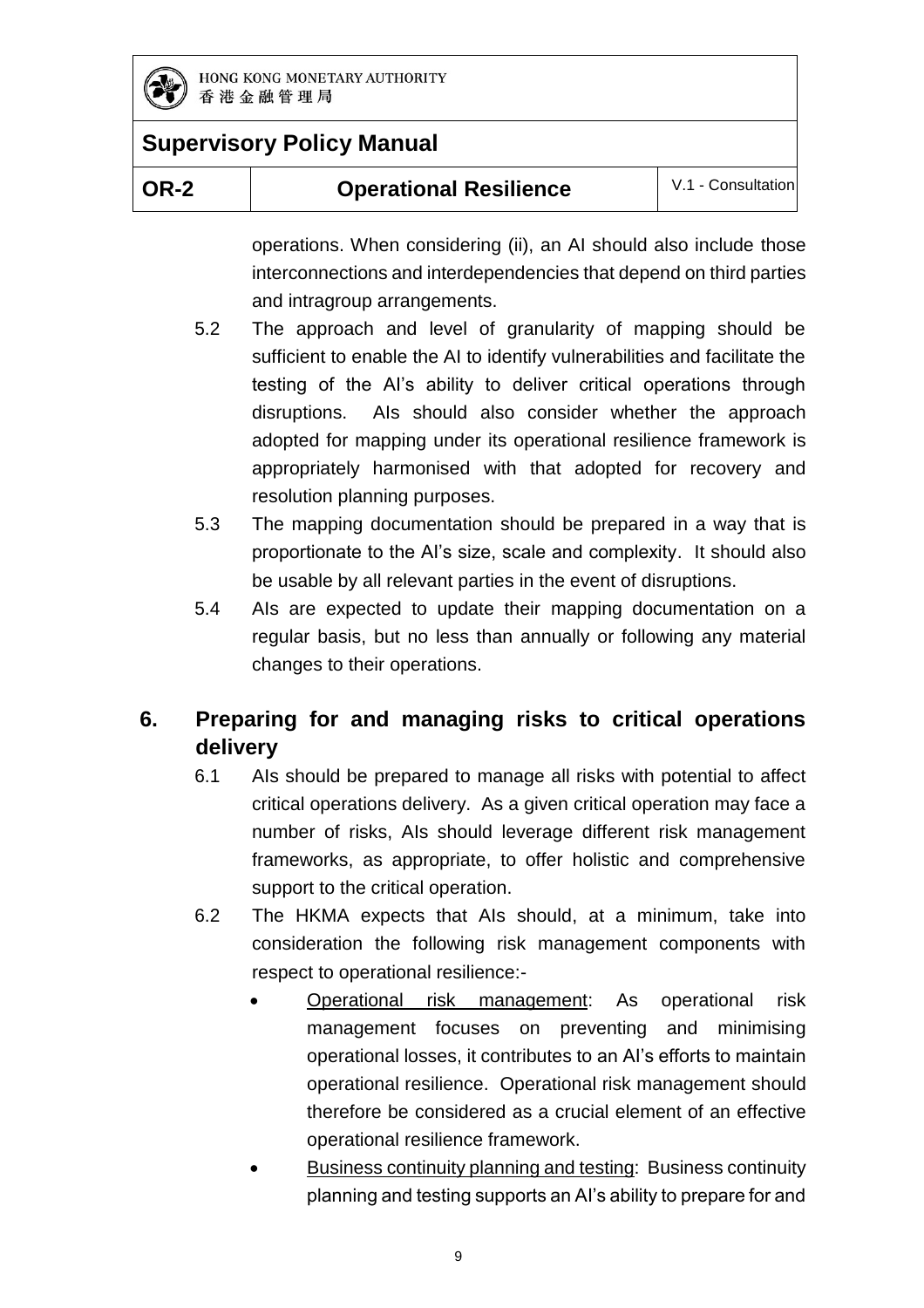

# **Supervisory Policy Manual**

#### **OR-2 Operational Resilience** V.1 - Consultation

recover from emergencies or disasters, and therefore contributes to an AI's ability to continue delivering its critical operations through disruptions. Accordingly, AIs should ensure that their critical operations are subject to appropriate business continuity planning and testing arrangements.

- Third-party dependency management: As AIs increasingly engage third parties or intragroup entities for the provision of services or delivery of functions, they must ensure that disruptions at these entities will not affect critical operations delivery. To ensure potential risks to critical operations are minimised, AIs should manage their dependencies on third parties and intragroup entities as they would with outsourcing arrangements. Prior to entering into arrangements that support the delivery of critical operations, an AI should verify whether the relevant third parties or intragroup entities have at least equivalent level of operational resilience to that of the AI. During the course of engagement, an AI should have adequate arrangements in place to continually satisfy itself that the third party or intragroup entity has maintained an acceptable level of operational resilience. In addition, an AI should develop appropriate business continuity and contingency planning procedures and exit strategies to maintain its operational resilience in the event of a failure or disruption at a third party or intragroup entity which may impact its delivery of critical operations. An AI should not enter into, or continue, any third party or intragroup arrangements that may weaken the operational resilience of the AI's critical operations.
- Information and Communication Technology (ICT) including cyber security: Growing technology adoption raises the likelihood that an AI's critical operations may depend or may be affected by lapses in ICT risk management. To minimise risks in this regard, AIs should have in place an ICT policy which covers cyber security, as well as arrangements for ensuring the confidentiality, integrity and availability of critical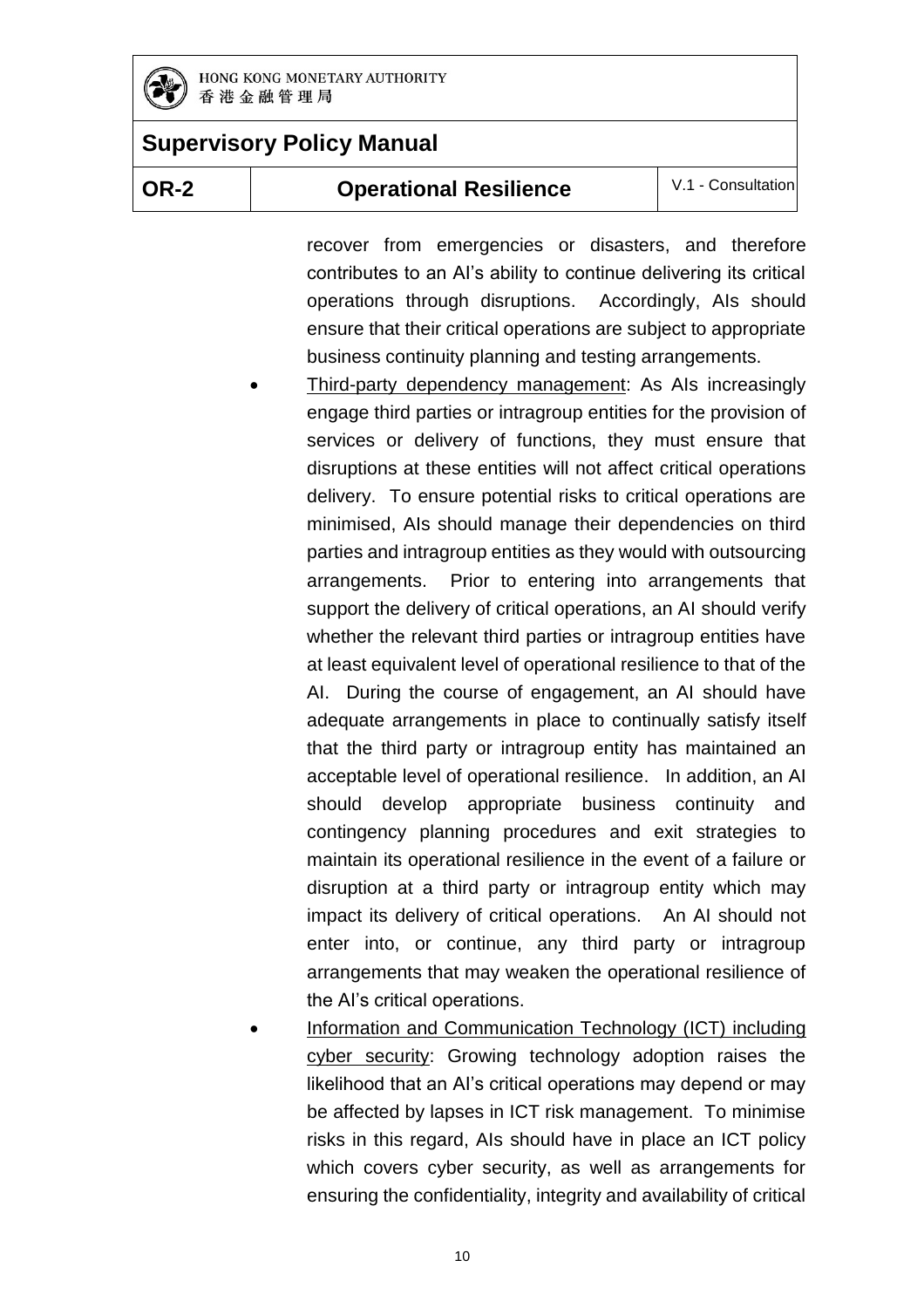

# **Supervisory Policy Manual**

information assets.

6.3 AIs should note that most of the risk management considerations associated with operational resilience are not new, and are already covered by existing HKMA guidance. These include but are not limited to: Supervisory Policy Manual (SPM) modules "TM-G-1 [General Principles for Technology Risk Management",](https://www.hkma.gov.hk/media/eng/doc/key-functions/banking-stability/supervisory-policy-manual/TM-G-1.pdf) ["TM-G-2](https://www.hkma.gov.hk/media/eng/doc/key-functions/banking-stability/supervisory-policy-manual/TM-G-2.pdf)  [Business Continuity Planning",](https://www.hkma.gov.hk/media/eng/doc/key-functions/banking-stability/supervisory-policy-manual/TM-G-2.pdf) ["OR-1 Operational Risk](https://www.hkma.gov.hk/media/eng/doc/key-functions/banking-stability/supervisory-policy-manual/OR-1.pdf)  [Management",](https://www.hkma.gov.hk/media/eng/doc/key-functions/banking-stability/supervisory-policy-manual/OR-1.pdf) ["SA-2 Outsourcing",](https://www.hkma.gov.hk/media/eng/doc/key-functions/banking-stability/supervisory-policy-manual/SA-2.pdf) as well as "Cyber Resilience Assessment Framework 2.0". AIs should refer to and ensure that they are compliant with the supervisory requirements contained therein.

### **7. Testing ability to deliver critical operations under severe but plausible scenarios**

- 7.1 AIs should conduct regular testing of their operational resilience framework to ensure that they are able to continue delivering their critical operations through disruptions, including under severe but plausible scenarios.
- 7.2 When considering the testing requirement, AIs should take into account the following:
	- The testing exercises should include realistic assumptions, and should encompass the AI's interconnections and interdependencies, including those through relationships with intragroup entities and third parties.
	- The frequency of testing should be determined based on a variety of factors, including the potential impact of a disruption, how many critical operations an AI has, and whether the operating environment has materially changed.
	- Different types of testing (e.g. paper-based, simulations or live-systems testing) serve different purposes and AIs should deploy the most appropriate type of testing based on the nature or needs of the specific testing exercise. An AI should also consider and carefully manage the risks that may be introduced by the testing itself.
	- AIs should deploy staff with appropriate expertise to conduct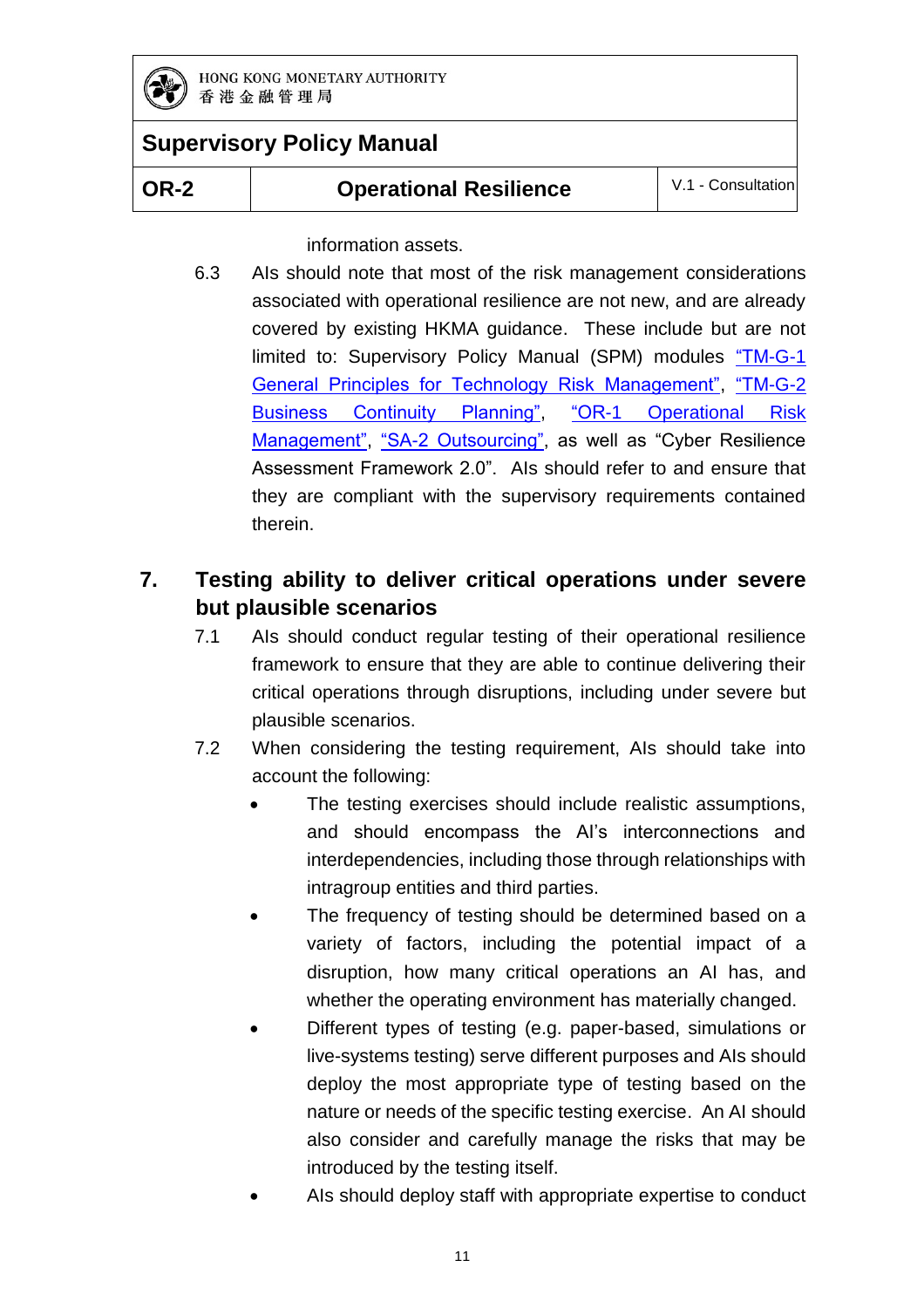

| <b>OR-2</b> | <b>Operational Resilience</b> | V.1 - Consultation |
|-------------|-------------------------------|--------------------|
|-------------|-------------------------------|--------------------|

the testing. The testing approach should dictate the type of staff involved, including their seniority, qualifications as well as the function (e.g. first, second or third line of defence) from which they are sourced.

- AIs should consider how they may leverage the testing exercises to enhance their staff's operational resilience awareness and readiness to operate during disruptions, thereby improving their ability to effectively adapt and respond to different types of disruptive events.
- 7.3 Where practicable, AIs may leverage on existing testing arrangements, including those devised for business continuity planning purposes, to fulfill the testing requirement relating to operational resilience. An AI should be able to demonstrate how an existing testing exercise enables it to achieve the specific objectives of scenario testing for operational resilience purposes.
- 7.4 After each testing exercise, an AI should prepare a formal testing report to record any gaps or weaknesses identified, as well as document the remedial actions planned. The reports should be reviewed by the AI's senior management.

### **8. Responding to and recovering from incidents**

- 8.1 While an AI should dedicate adequate efforts to preventing disruptions, it should recognise that disruptions will occur no matter how robust its operational resilience framework is. An AI should therefore be prepared to manage and recover from incidents.
- 8.2 Specifically, an AI should establish an effective incident management programme to manage all incidents, especially those that may impact its critical operations. The programme should cover those incidents that may arise due to dependencies, including those on third parties and intragroup entities.
- 8.3 The incident management programme should capture the full lifecycle of any incidents and involve:
	- Classification of an incident's severity based on predefined criteria. This should enable the AI to prioritise and allocate resources to respond to an incident.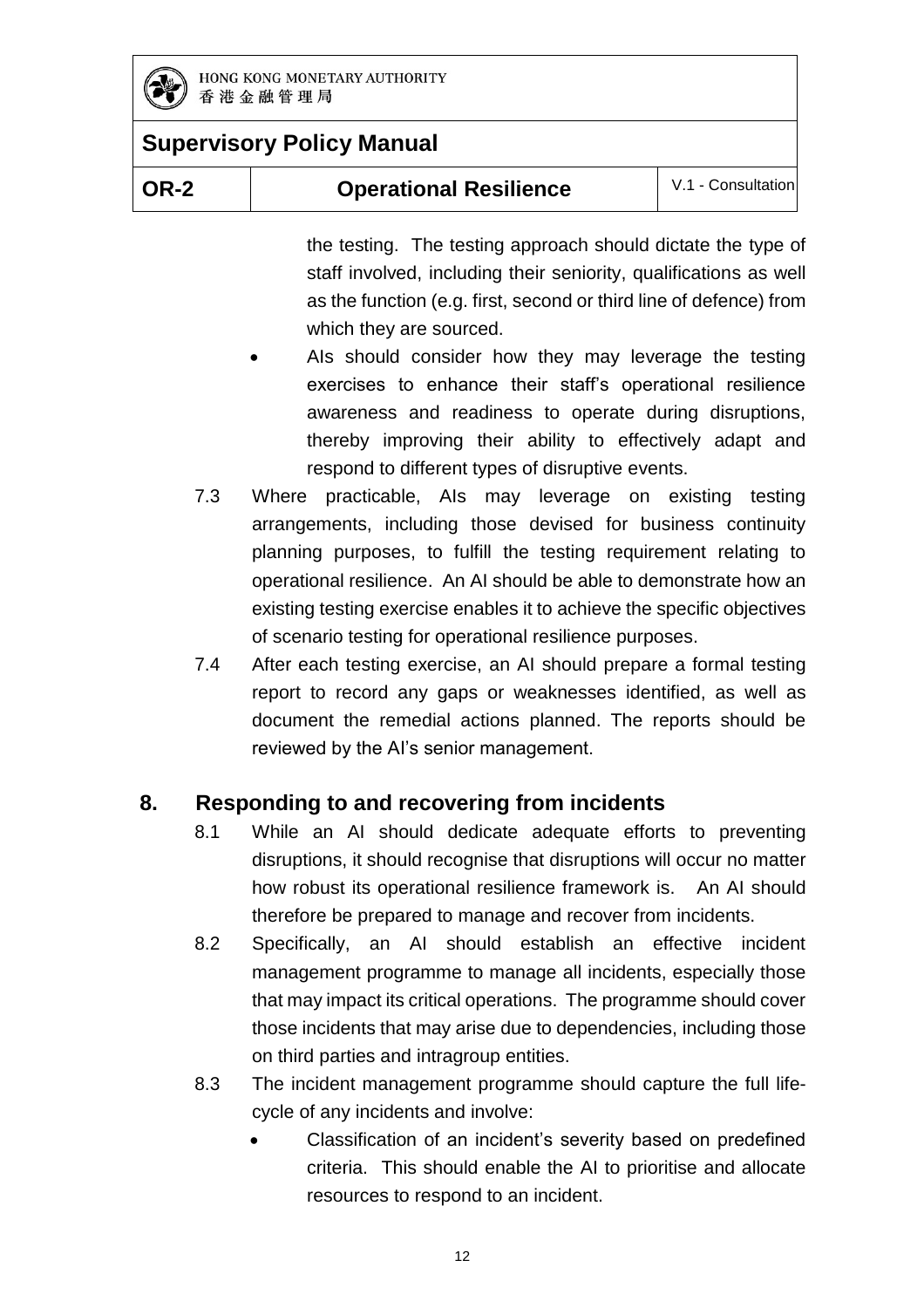

| )R-2 |  |
|------|--|
|      |  |

**OR-2 Operational Resilience** V.1 - Consultation

- Incident response and recovery procedures. These should be reviewed, tested and updated on a regular basis. Their connection to the AI's business continuity, disaster recovery and other associated management plans and procedures should also be clearly documented.
- Communication plans for reporting incidents to both internal and external stakeholders. Communication should take place during the incident (e.g. to provide performance metrics), and after, including to convey analysis of lessons learned.
- Root cause analysis of incidents to help with the prevention or minimisation of recurrence.
- 8.4 The incident management programme should be supported by an inventory of internal and third party resources to enable prompt incident response and recovery. It should also reflect the lessons learned from previous incidents, including those experienced by others.
- 8.5 AIs should note that the above requirements complement existing HKMA guidance on incident management. These include but are not limited to SPM modules ["TM-G-2 Business Continuity Planning"](https://www.hkma.gov.hk/media/eng/doc/key-functions/banking-stability/supervisory-policy-manual/TM-G-2.pdf) and ["TM-G-1 General Principles for Technology Risk Management",](https://www.hkma.gov.hk/media/eng/doc/key-functions/banking-stability/supervisory-policy-manual/TM-G-1.pdf) and the HKMA's circular on "Incident Response and Management [Procedures"](https://www.hkma.gov.hk/media/eng/doc/key-information/guidelines-and-circular/2010/20100622e1.pdf) issued in June 2010. AIs should review relevant materials and ensure that they are compliant with the supervisory requirements contained therein.

### **9. Implementation of operational resilience requirements**

- 9.1 **Application**
	- 9.1.1 The requirements contained in this module apply to all AIs. Locally incorporated AIs should endeavour to implement the guidance of this module with respect to their subsidiaries and overseas operations, and for overseas incorporated AIs with respect to their operations in Hong Kong.
	- 9.1.2 In line with the HKMA's risk-based approach to supervision, AIs are expected to implement the requirements in a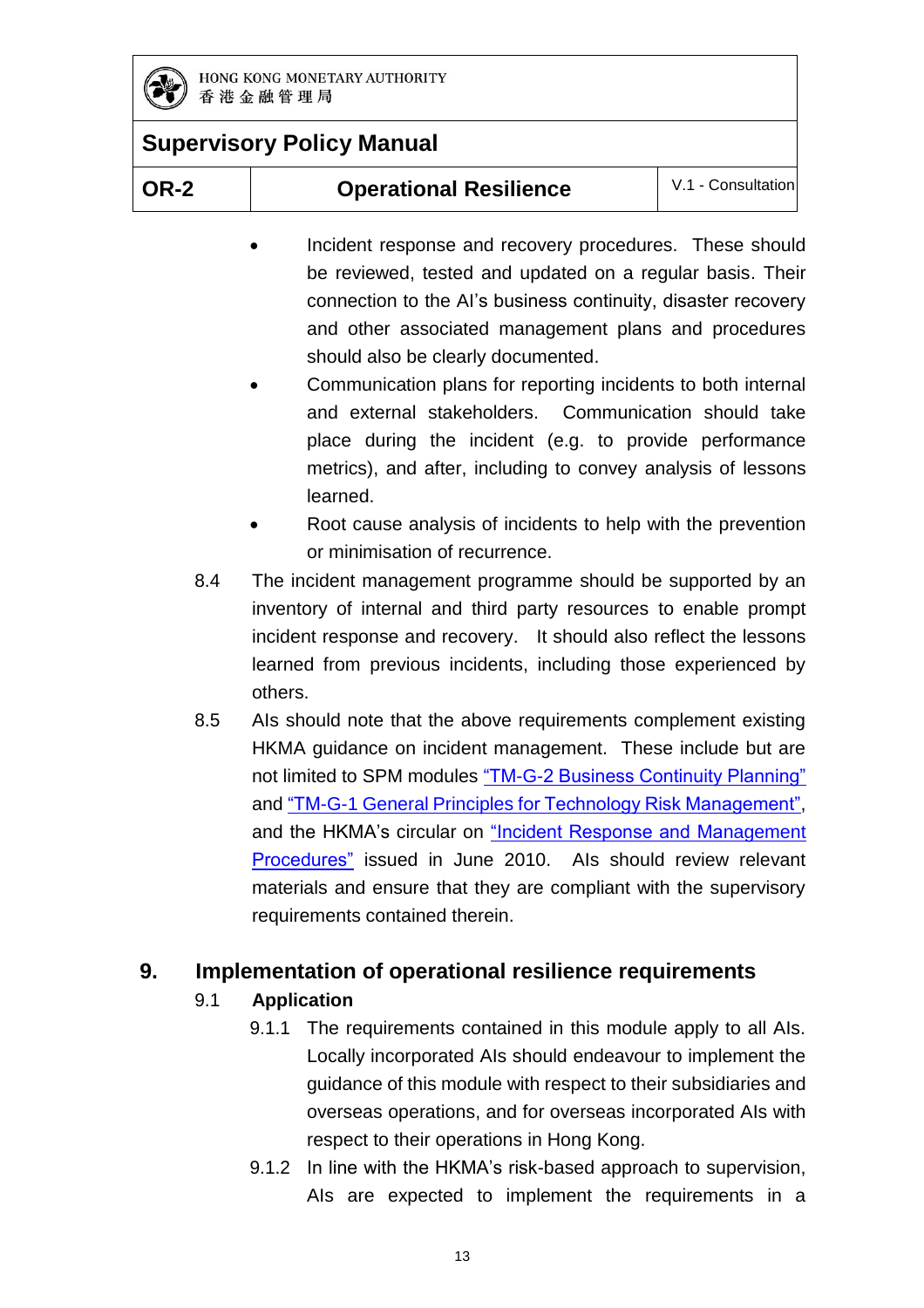

| <b>OR-2</b> | <b>Operational Resilience</b> | V.1 - Consultation |
|-------------|-------------------------------|--------------------|
|-------------|-------------------------------|--------------------|

proportionate manner and develop an operational resilience framework that is "fit for purpose", i.e. commensurate with its nature, size, complexity and risk profile.

#### 9.2 **Timeline for implementation**

- 9.2.1 By [1 year after the date upon which the final module is issued], the HKMA expects an AI to have:
	- (a) Developed its operational resilience framework; and
	- (b) Determined the timeline by which it will have implemented the operational resilience framework, and become operationally resilient.
- 9.2.2 For the purposes of 9.2.1(a), AIs are expected to have identified the operational resilience parameters and commenced a basic programme of mapping. The latter will be crucial to ensuring that an AI adequately understands the interconnections and interdependencies that underlie its critical operations, and in turn, is able to develop the other components of its operational resilience framework, including to identify the specific types of risks to critical operations delivery that need to be addressed, as well as how to most suitably conduct testing. The HKMA recognises that AIs may not be able to produce mapping that reaches the full level of sophistication at the initial stage, and instead, would expect AIs to make continual improvements as they obtain more experience in implementing their operational resilience frameworks.
- 9.2.3 Given the importance of operational resilience, the HKMA expects AIs to become operationally resilient as soon as practicable. That said, the HKMA also recognises that becoming operationally resilient is a resource-intensive exercise (for reasons including that it involves mapping exercises which may be more complex for larger AIs, and could involve substantial system changes). Taking into consideration the need to accommodate AIs of different size and complexity, the HKMA has decided to allow AIs up to 2 years to become operationally resilient. In other words, the